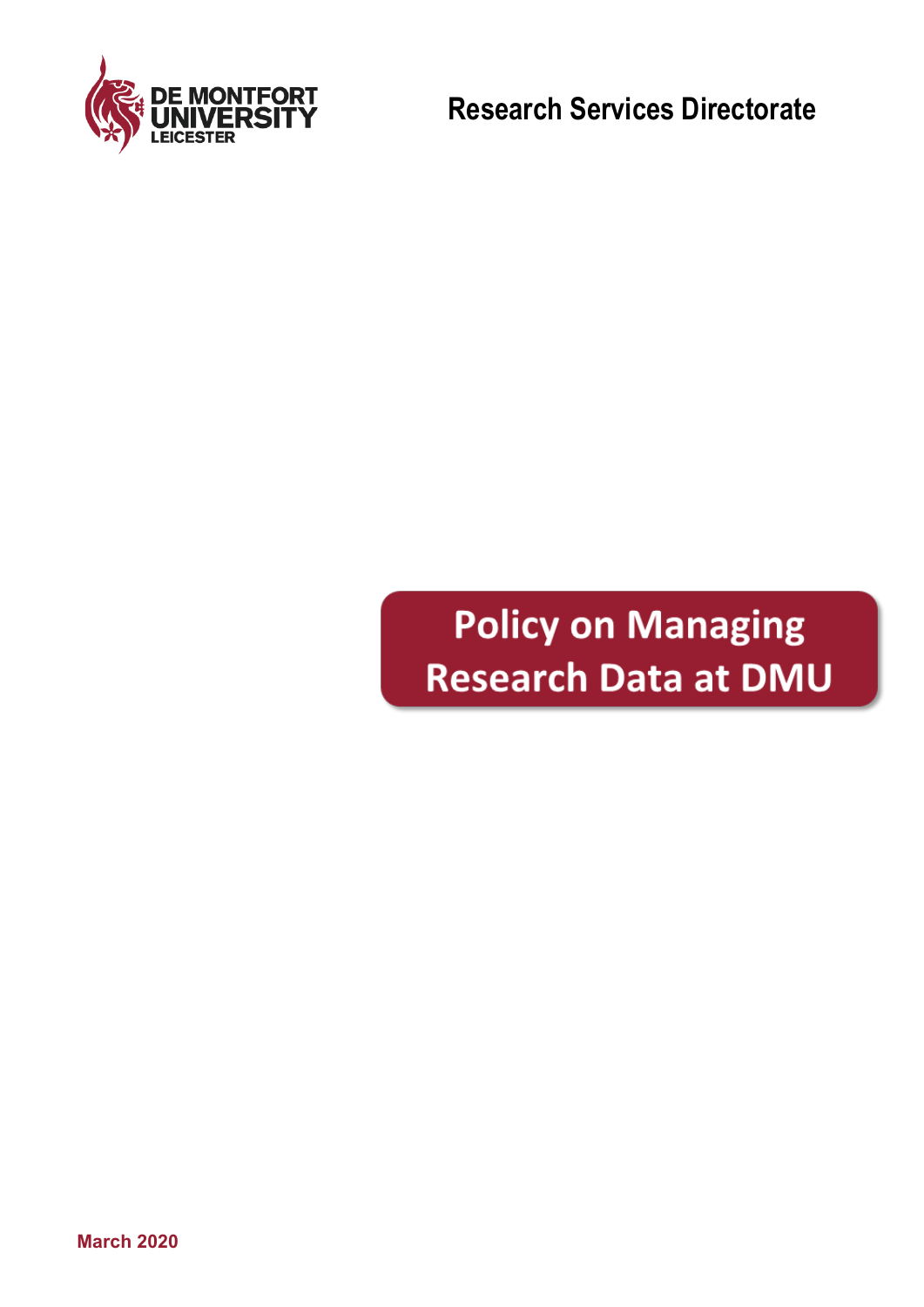# Policy on Managing Research Data at DMU

# **CONTENTS**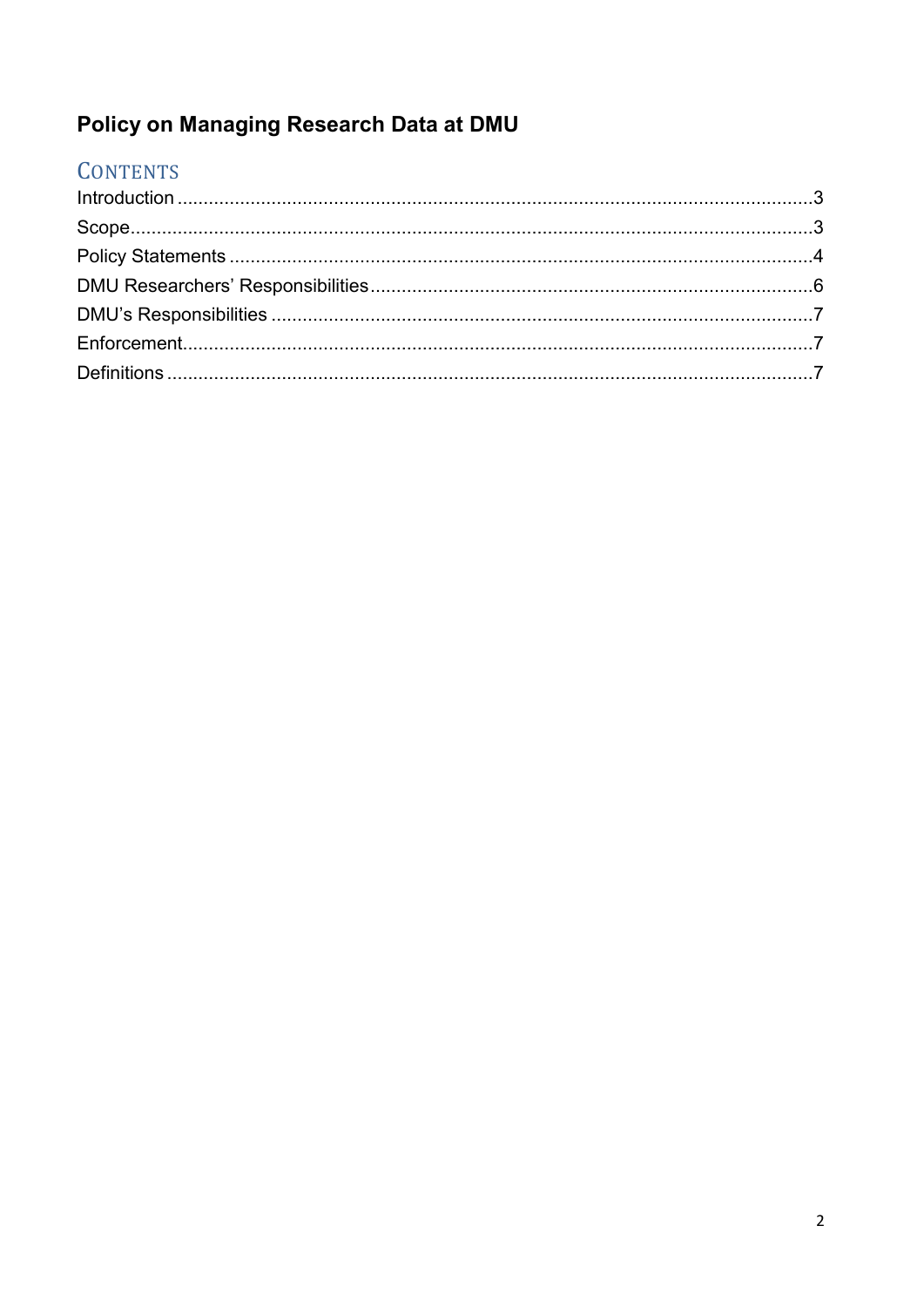#### <span id="page-2-0"></span>INTRODUCTION

- 1. De Montfort University is committed to research excellence and integrity and seeks to promote high standards of research data management throughout the research data lifecycle. The University is working towards compliance with the principles of the UK [Concordat on Open Research Data](https://www.ukri.org/files/legacy/documents/concordatonopenresearchdata-pdf/) and believes that making data 'as open as possible, as closed as necessary' [\(European Commission FAIR Data Guidelines](http://ec.europa.eu/research/participants/data/ref/h2020/grants_manual/hi/oa_pilot/h2020-hi-oa-data-mgt_en.pdf)  [2016\)](http://ec.europa.eu/research/participants/data/ref/h2020/grants_manual/hi/oa_pilot/h2020-hi-oa-data-mgt_en.pdf) is key to research transparency, integrity and engagement.
- 2. This document sets out our policy on Open Research Data and on the management of data in the research lifecycle in accordance with funder requirements, and supersedes and replaces DMU's 'Guidelines for Managing Research Data'. It should be read alongside the following policies:

[Guidelines for Good Research Practice](https://www.dmu.ac.uk/research/ethics-and-governance/research-integrity-and-ethics.aspx) [Policy on Conducting Sensitive Research](https://www.dmu.ac.uk/research/ethics-and-governance/sensitive-research.aspx) [Data Protection](http://www.dmu.ac.uk/policies/data-protection/data-protection.aspx) [DMU Figshare Terms & Conditions](https://libguides.library.dmu.ac.uk/ld.php?content_id=32220906) [Faculty-specific Guidelines for Research Ethics](https://www.dmu.ac.uk/research/ethics-and-governance/research-requiring-ethical-approval.aspx)

### <span id="page-2-1"></span>**SCOPE**

- 3. This policy applies to all DMU staff who undertake academic research, as well as postgraduate research students, external consultants, visitors and contractors conducting research at or on behalf of the University (collectively referred to as 'DMU researchers'), whether externally funded or not, unless otherwise indicated.
- 4. The term 'research data' refers to the evidence that underpins the answer to the research question and can be used to validate findings, regardless of its form (e.g. print, digital or physical). These might include quantitative information or qualitative statements collected by researchers in the course of their work by experimentation, observation, modelling, interview or other methods, or information derived from existing evidence. They may include (but are not limited to) statistics, collections of digital images, sound recordings, transcripts of interviews, survey data, fieldwork notes, artwork, archives, found objects, published texts or manuscripts. The primary purpose of research data is to provide the information necessary to support or validate a research project's observations, findings or outputs (Concordat on Open Research Data, 2016).
- <span id="page-2-2"></span>5. Open research data are those research data that can be freely accessed, used, modified and shared, provided that there is appropriate acknowledgement, where required (Concordat on Open Research Data, 2016).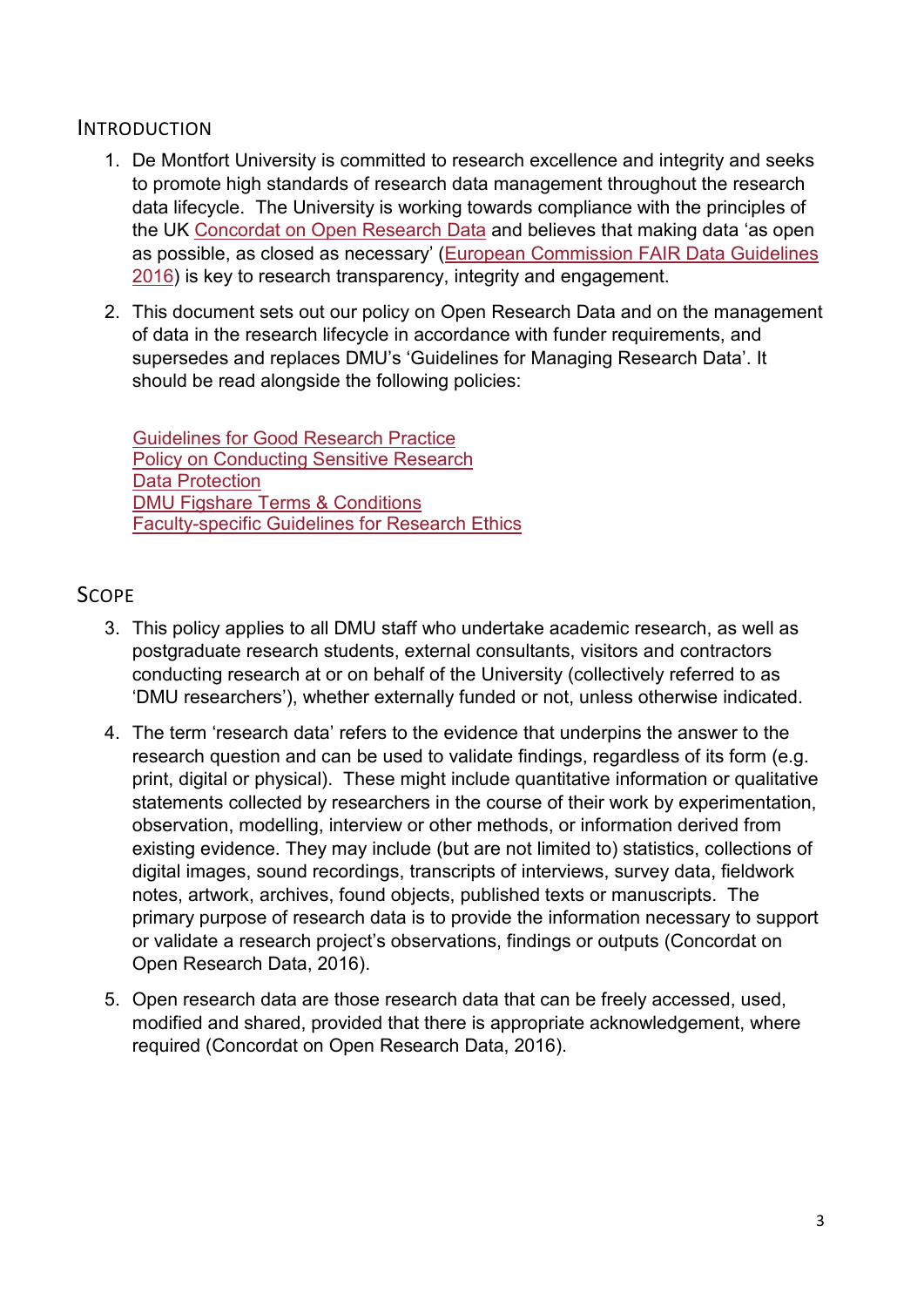## POLICY STATEMENTS

- 6. All research data created by DMU researchers are the intellectual property of the University, unless subject to a grant, contract or other legally binding agreement signed by the University that stipulates otherwise. For the avoidance of doubt, where legislative requirements apply, those legislative requirements will take precedence over this policy.
- 7. All new research proposals for external funding must include research data management plans or protocols (DMPs) in line with the relevant funders' policies (bearing in mind that some funders may require a DMP to be in place even if they do not ask for it to be submitted to them). DMPs are also encouraged for research that is not externally funded, in order to enable cross-checking and validation, and support research integrity. Additionally, it may be the case that individual Faculty Ethics Committees might require a DMP to be submitted with ethics applications.
- 8. All DMPs should include responsibilities for data collection, documentation and metadata, ethical and legal compliance, storage and backup, selection of data of long-term value, preservation and data sharing.
- 9. DMPs should ensure that research data are available for access and re-use wherever appropriate and with appropriate safeguards. For example, where the openness of data is restricted as outlined in sections 16 and 17, it may be that metadata is still made available and data sharing for re-use agreed with specific individuals/organisations under an appropriate legal agreement such as a data sharing agreement or a non-disclosure agreement. This would need to be detailed in the DMP.
- 10.All research data of continuing value to the researcher and/or wider research community, or specified by funding bodies or publishers, or required for legal or other regulatory purposes, must be made openly available unless restrictions apply (see sections 16 and 17).
	- a. In the case of digital data, this may be achieved by depositing data to a specific domain repository (see section 11 below), or to the University data repository at [https://dmu.figshare.com](https://dmu.figshare.com/)
	- b. In the case of non-digital data, this may be achieved by digitising the data and treating it as digital data, or by storing the data, e.g. with DMU Library Special Collections (the University's archive service) and recording the metadata on the University data repository at [https://dmu.figshare.com,](https://dmu.figshare.com/) including details of how to access the data.
- 11.It is recognised that the most appropriate location for making data open may be a specific domain repository. This may be because a funder requires it (e.g. UK Data Service for ESRC-funded research), or because it is the most appropriate for a particular discipline (e.g. Archaeology Data Service). Data should be deposited in the most appropriate repository, and metadata recorded and made openly available via the University data repository at [https://dmu.figshare.com.](https://dmu.figshare.com/)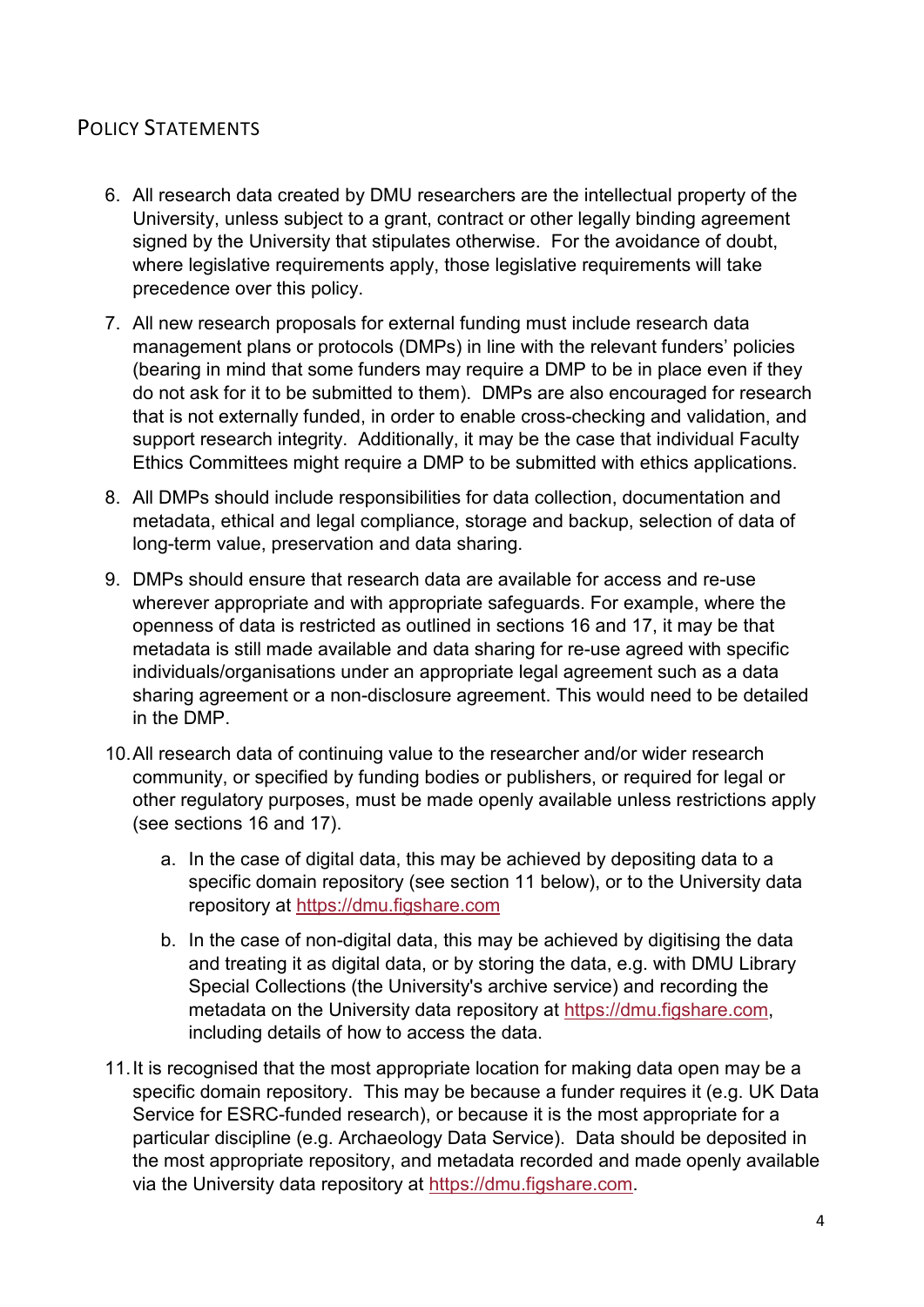- 12.To enable research data to be discoverable and effectively re-used by others, sufficient metadata should be recorded and made openly available via the University data repository [\(https://dmu.figshare.com\)](https://dmu.figshare.com/).
- 13.Research data that may be of future historical interest, including data that substantiate research findings, should normally be offered and assessed for deposit and retention in an appropriate data service, domain repository, the University data repository or (in the case of non-digital material) with DMU Library Special Collections (the University's archive service).
- 14.The legitimate interests of the subjects of research data, and future historical interests, must be protected, e.g. in accordance with data protection laws, research ethics, human rights and duty of confidence.
- 15.Where a funding body, publisher or their agent requests exclusive rights to publish or re-use University research data without any assurance that it will be made openly available upon publication, the University's default position will be to refuse such a request, unless required to grant such rights as part of the terms and conditions of a grant, or under a legal obligation.
- 16.Where any research is subject to any associated contractual arrangements and/or grant conditions that conflict with this policy, the provisions of such contractual arrangements and/or grant conditions will take precedence.
- 17.It is recognised that there are sound reasons why the openness of research data may need to be restricted. For example (but not limited to) the following:
	- a. where individuals' legitimate interests would be compromised (e.g. under the Data Protection Act);
	- b. where data is commercially sensitive;
	- c. where intellectual property rights do not permit;
	- d. where the investment of time/money/resources would be disproportionate to the anticipated benefits to the University and/or research community.
- 18.These are decisions that individual researchers should look at on a case by case basis, for each dataset, and (where the project is funded) may have to justify their decision to the research funder.
- <span id="page-4-0"></span>19.It is recognised that DMU researchers who generate original data must have reasonable right of exclusive first use for an appropriate and well-defined period, which may vary by subject and discipline area. They may, therefore, wish to set an embargo on the publication of their data. This should be considered from the earliest stages of project planning and set out in the Data Management Plan.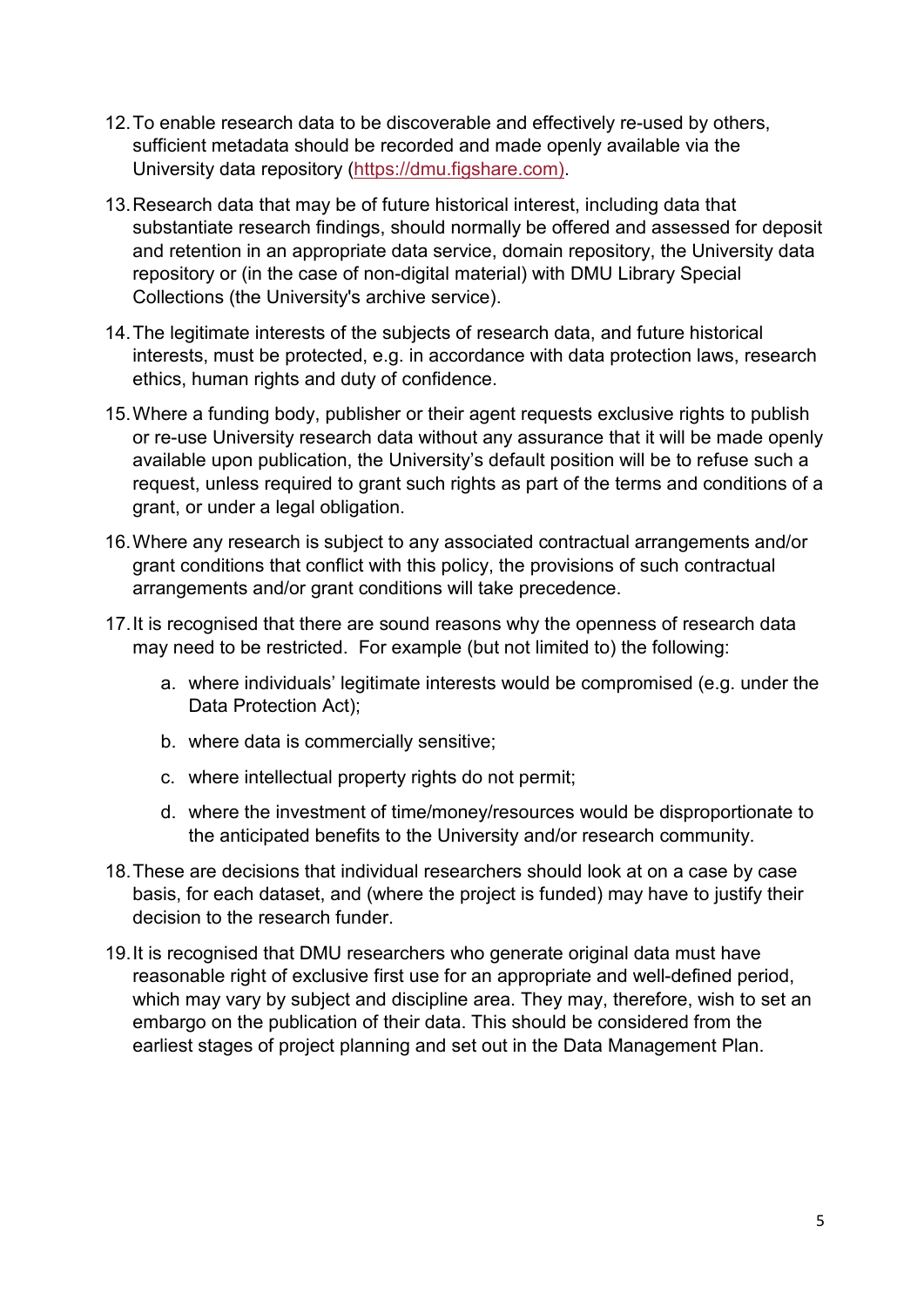# DMU RESEARCHERS' RESPONSIBILITIES

- 20.DMU researchers are required to comply with the conditions of their research funders' data management policies.
- 21.Responsibility for the creation of a DMP (where required), the updating of that plan, and the implementation of the plan throughout the research lifecycle during any research project or programme lies with the PI or most senior DMU researcher associated with the project.
- 22.All research data (through funded or unfunded projects) must be assigned a 'Data Steward'. This will normally be the most senior DMU researcher associated with the Project to which the dataset relates. The 'Data Steward' is responsible for ensuring the requirements of this policy are met and is the named contact for any enquiries about the data.
- 23.Where the research is part of a collaborative project led by an external partner, it is the responsibility of the most senior DMU researcher associated with the project to ensure that DMU is able to meet the requirements of this policy and to keep a copy of any DMP and other data agreements.
- 24.When undertaking research projects in collaboration with other institutions, organisations or individuals, DMU researchers should ensure that ownership and copyright of data generated and/or shared is specified in a data sharing agreement which sets out clearly the obligations and permissions of each party with regard to the data.
- 25.It is the responsibility of researchers to discuss with the relevant departments (e.g. ITMS, Library and Learning Services) whether there will be any cost to their project for the storage (including server patches), backup, deposit and retention of the project research data; and to ensure, before starting their research project, that any costs during the life of the project and after can be covered.
- 26.It is the responsibility of the researcher to handle personal data lawfully and according to DMU's internal data management procedures and according to the General Data Protection Regulation and Data Protection Act 2018.
- 27.It should be the default position that personal data cannot be treated as open data unless fully anonymised. However, it is accepted that in rare circumstances exceptions may need to be made, for example, with regard to oral history. Personal data should not be treated as open data in an un-anonymised form unless agreed by Research Services and, if necessary, by the Information Governance team.
- 28.DMU researchers should, where possible, include costs for storing and making data open in external funding applications.
- 29.Faculty Associate Deans for Research, Institute Directors and others responsible for research-active staff and students should ensure that DMU researchers in their areas are aware of the University's policy regarding research data management and its associated guidelines and procedures.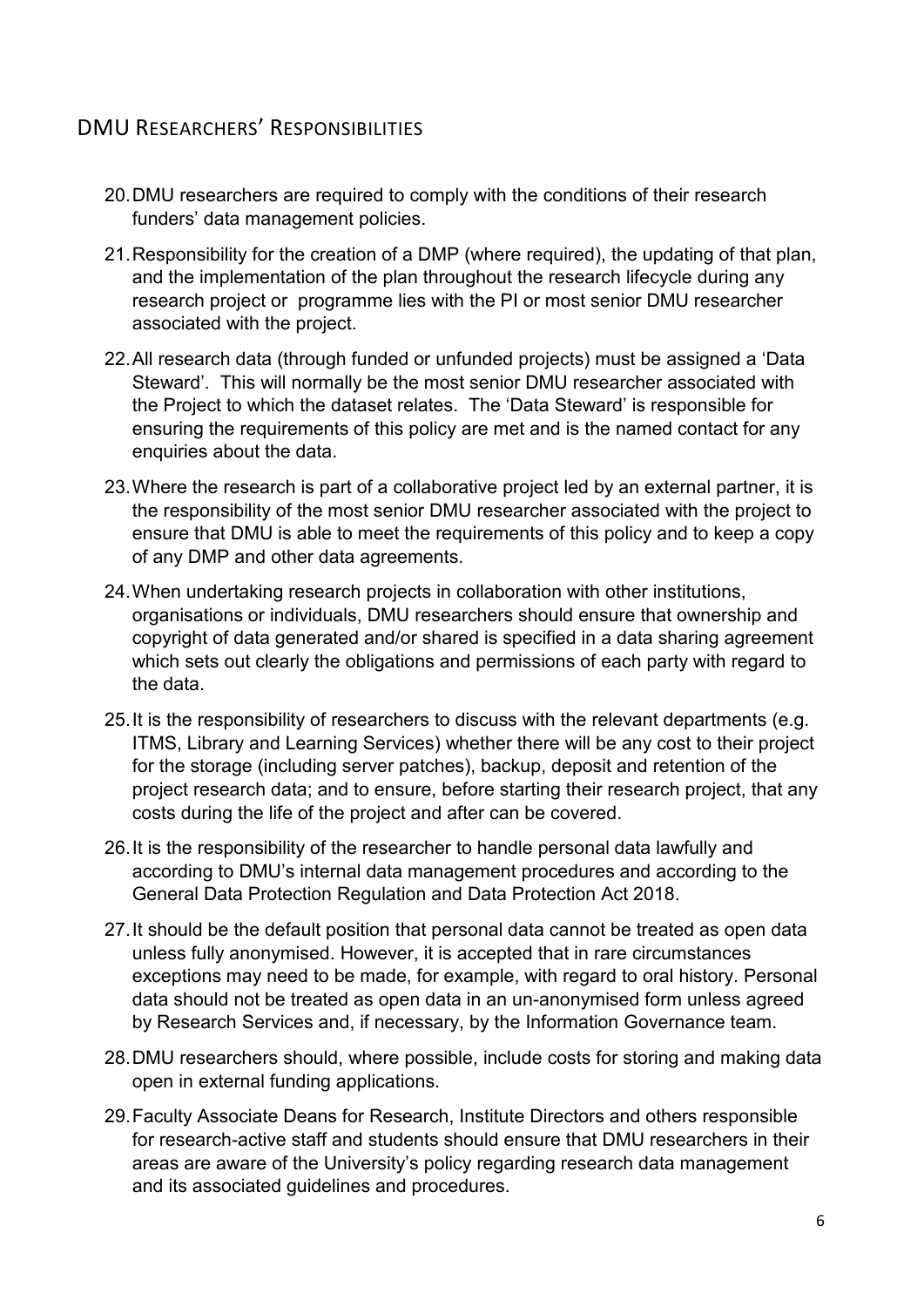- 30.DMU researchers should ensure published results always include information on how to access the supporting data. Where data supporting publications is made open, it should be accessible by the publication date and in citeable format.
- 31.All 'external DMU researchers' agree to indemnify DMU in full for any legal costs incurred by DMU in relation to any legal action taken by DMU against any breach of this policy and or any policy mentioned within this policy.

## <span id="page-6-0"></span>DMU'S RESPONSIBILITIES

- 32.The University will provide access to training, support, advice and where appropriate, guidelines and templates for research data management and data management plans.
- 33.The University will provide the infrastructure for the storage, backup, deposit and retention of research data in support of current and future access, during and after completion of research projects. This may be charged to the research project (see paragraph 17).

#### <span id="page-6-1"></span>ENFORCEMENT

34.In the event of any breach of this policy and any policy mentioned within this policy, by any 'DMU researchers' (as defined above) or 'external DMU researchers', DMU reserves the right to take appropriate legal action.

### <span id="page-6-2"></span>**DEFINITIONS**

"The University" and "DMU" mean De Montfort University

"Dataset" means a set of files containing Research Data, Metadata (including Published Metadata) and Documentation

"Data Steward" will be the most senior DMU researcher associated with the project to which the deposited dataset relates, or their authorised agent (e.g. a PGR student) who is responsible for ensuring the requirements of the Research Data Management policy are met and is the named contact for any enquiries about the data.

"DMU Researchers" refers to DMU staff who undertake academic research, postgraduate research students, external consultants, visitors and contractors conducting research at or on behalf of the University.